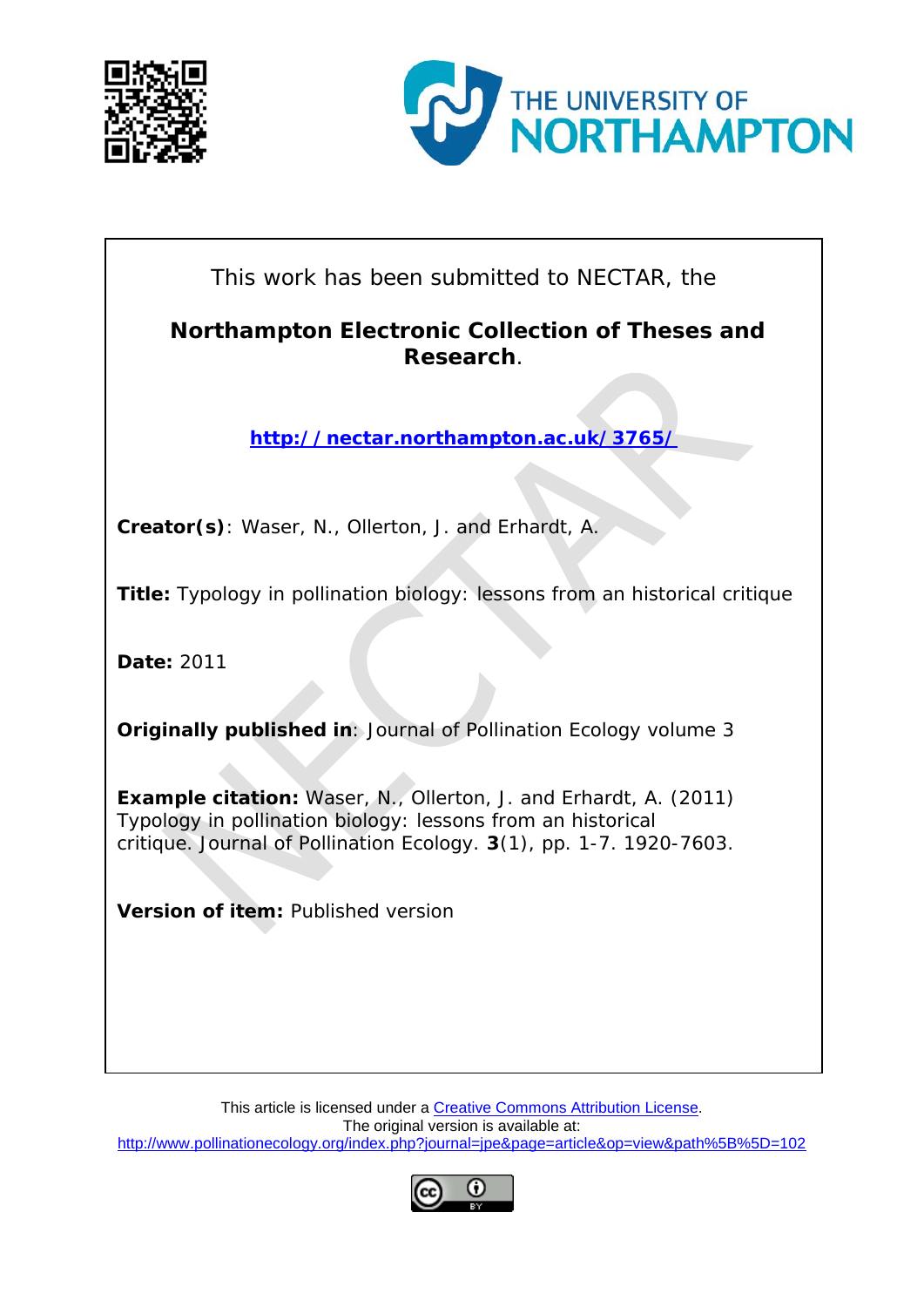# TYPOLOGY IN POLLINATION BIOLOGY: LESSONS FROM AN HISTORICAL CRITIQUE

# Nickolas M. Waser<sup>1\*</sup>, Jeff Ollerton<sup>2</sup>, and Andreas Erhardt<sup>3</sup>

*1 School of Natural Resources and the Environment, University of Arizona, Tucson, AZ 85721, USA* 

*2 Landscape and Biodiversity Research Group, School of Science and Technology, University of Northampton, Northampton, NN2 6JD, UK* 

*3 Institut für Natur-, Landschafts- und Umweltschutz, Universität Basel, St. Johanns-Vorstadt 10, 4056 Basel, Switzerland* 

Abstract—Typological schemes that describe putative floral adaptations for pollinators have played a central role in pollination biology. In 1882 the prominent German botanist and Darwinist Hermann Müller commented critically on a precursor of modern versions of such "pollination syndromes" that had been developed by his Italian colleague Federico Delpino. Delpino also was a self-proclaimed Darwinist, but in fact adhered to teleology explanation beyond nature. As a consequence he viewed his typology as reflecting a deeper ideal and thus as rigidly true, and rejected as unimportant any visitors to flowers that it did not predict. Although Müller also classified flowers as to pollinators, he considered such schemes to be fallible, and pondered what diversity and variation in floral visitors might mean. Müller's comments, which we translate here, are of interest given that appeals to teleology have resurfaced from time to time in discussions of pollination syndromes, and more importantly because his warning against taking typological schemes too literally remains valid. Typology is a useful tool in biology, including pollination biology, but care must be taken that it does not replace nature as perceived reality.

*Key words: Darwinism, Federico Delpino, Hermann Müller, history, natural history, pollination syndromes, teleology, typology* 

### **INTRODUCTION**

The noted evolutionary biologist Ernst Mayr (e.g. 1982, 1991) portrayed the Darwinian revolution as a replacement of typological thinking about nature by "population thinking", the recognition and celebration of variation among individuals. Indeed, one may conclude that there is a broader ongoing tension in biology between a focus on typology and a focus on variation. Schemes for categorizing biological objects or processes perform a useful role in capturing and communicating about pattern that lurks within the complexity of nature. But it is important to recognize such schemes as fallible human constructs; as hypotheses about natural patterns that are testable and mutable in the face of new information. Risk arises when this is forgotten and typology itself becomes the perceived reality.

Our object here is to contribute an historical perspective on typological schemes that have been used to classify flowers in relation to pollination by animals, by far the dominant mode of pollination (Ollerton et al. 2011). The most widelyaccepted of such schemes group together plant species, including ones that are distantly related phylogenetically, based on shared sets (syndromes) of floral traits that putatively adapt them for pollination by specific types of animals. This concept of "pollination syndromes" is a very Darwinian one of convergent evolution, and in different

manifestations it has served as a cornerstone of the study of pollination by botanists, evolutionary ecologists, cognitive behaviourists, and others—a fruitful area of study not only over the last few decades but over a longer history (Baker 1983, Waser 2006).

The clearest historical root for the modern pollination syndromes is a monograph published in 1873-1874 by the Italian botanist Federico Delpino (born 1833 near Genova, died 1905; see Fig. 1), entitled Ulteriori osservazioni e considerazioni sulla Dicogamia nel regno vegetale (Additional observations and considerations on dichogamy in the plant kingdom; here "dichogamy" is used as a synonym for "outcrossing sexual reproduction"). This work laid out two schemes for classifying flowers, which, along with more recent contributions, including those of Vogel (1954) and Faegri and van der Pijl (1979), led to modern articulations of the pollination syndromes. What many pollination biologists may find surprising is Delpino's assumption of a teleological basis for his schemes, which caused him to view them as the reality itself, precisely the danger noted above. But this fact did not escape Delpino's contemporaries, one of whose critiques we wish to bring forward.

Serendipitous events led us to track down this critique, from the great German botanist Hermann Müller (born 1829 in Thuringia in central Germany, died 1883; see Fig. 1). Müller published important works on pollination in German and English, including Die Befruchtung der Blumen durch Insekten (Müller 1873), which was translated in 1883 by D'Arcy Thompson as *The fertilisation of flowers*, on the urging of Charles Darwin, who also provided the Preface.

Received 21 January, accepted 4 March 2011

<sup>\*</sup>Corresponding author; email: nickolas.waser@ucr.edu,

Telephone: 001-520-232-9505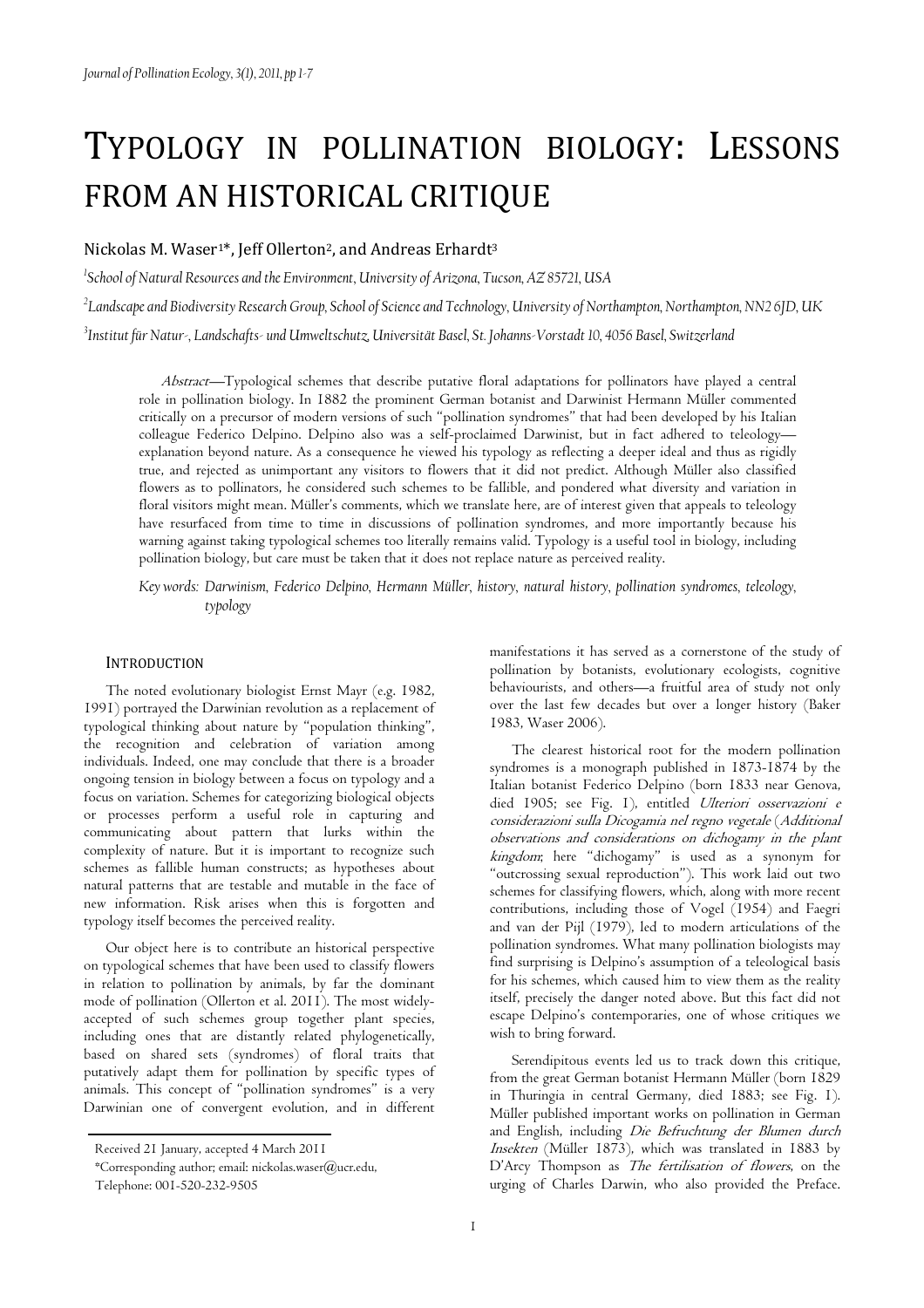This influential book lays out a history of the scientific study of pollination, and general principles of floral form, insect morphology, and insect behaviour, before turning to a plant species-by-species compendium of insects and other animals observed at flowers. It was then followed by three instalments of the Weitere Beobachtungen über Befruchtung der Blumen durch Insekten (Further observations on the fertilization of flowers by insects). The third instalment in this series (Müller 1882) concerns us here. While working on an analysis of the pollination syndromes (Ollerton et al, 2009), we came across a quotation from Müller in Knuth (1898a), and a slightly different quotation of the same passage in Vogel (1954). To determine which quotation was correct we managed to find the original, which showed that *neither* was correct, and revealed the preference for natural history over teleology that caused Müller to question Delpino's classification.

We provide here an English translation of several pages from Müller (1882; Fig. 2 shows the first of the pages in question). In [square brackets] in bold, we indicate roughly where page numbers advance in the original text. The number preceding each plant species name (e.g., 232 in the case of Solanum dulcamara), and the page number following it (e.g., 275), refer to numbering of species and page numbers in Müller (1873), as does a reference for Solanum nigrum to "Fig. 91, 92". We have retained Müller's formatting of species names, which he sometimes gives in upper case and

sometimes in lower, and sometimes but not always in italics. Footnotes appear as in the original. Short of producing incomprehensible English sentences, we have attempted to retain the basic sentence structure (if not the word order) of Müller. As Samuel Clemens (1880) so humorously noted, long, tortuous sentences characterized the German of that day! Note also that Müller uses shorthand to refer to other works, as was common at the time. Thus he refers to "Sprengel", by which is meant Sprengel (1793), a key work in the history of pollination biology (Vogel 1996; Waser 2006; note the slightly incorrect abbreviation of Sprengel's name 'Christian Konrad' in the passage on Solanum nigrum); and to the earlier instalments of his own articles in this same series, for example as "Weitere Beob. I P. 15", by which is meant page 15 of the first article on 'Further Observations' (see above). Müller adds to his previous (1873) list of visitors for some of the species, giving dates as day/month/year and specifying the locality and/or person observing the flowers  $(L = Lippstadt; N. B. = Nassau, Dr. Buddhaberg; H. M. =$ Hermann Müller's son, who bore his same name; Tekl. Borgst.  $=$  a Mr. Borgstette Jr., a pharmacist from the city of Teklenburg). Müller also abbreviates Delpino as D. in a few places. Finally, we occasionally insert in {curly brackets} some additional words that we feel assist in understanding the meaning. We turn after the translated text to a brief further discussion of some of the points it raises.



Fig. 1. Images of Federico Delpino (left), from the frontispiece of Knuth (1899), and of Hermann Müller (right), from the frontispiece of Knuth (1898b).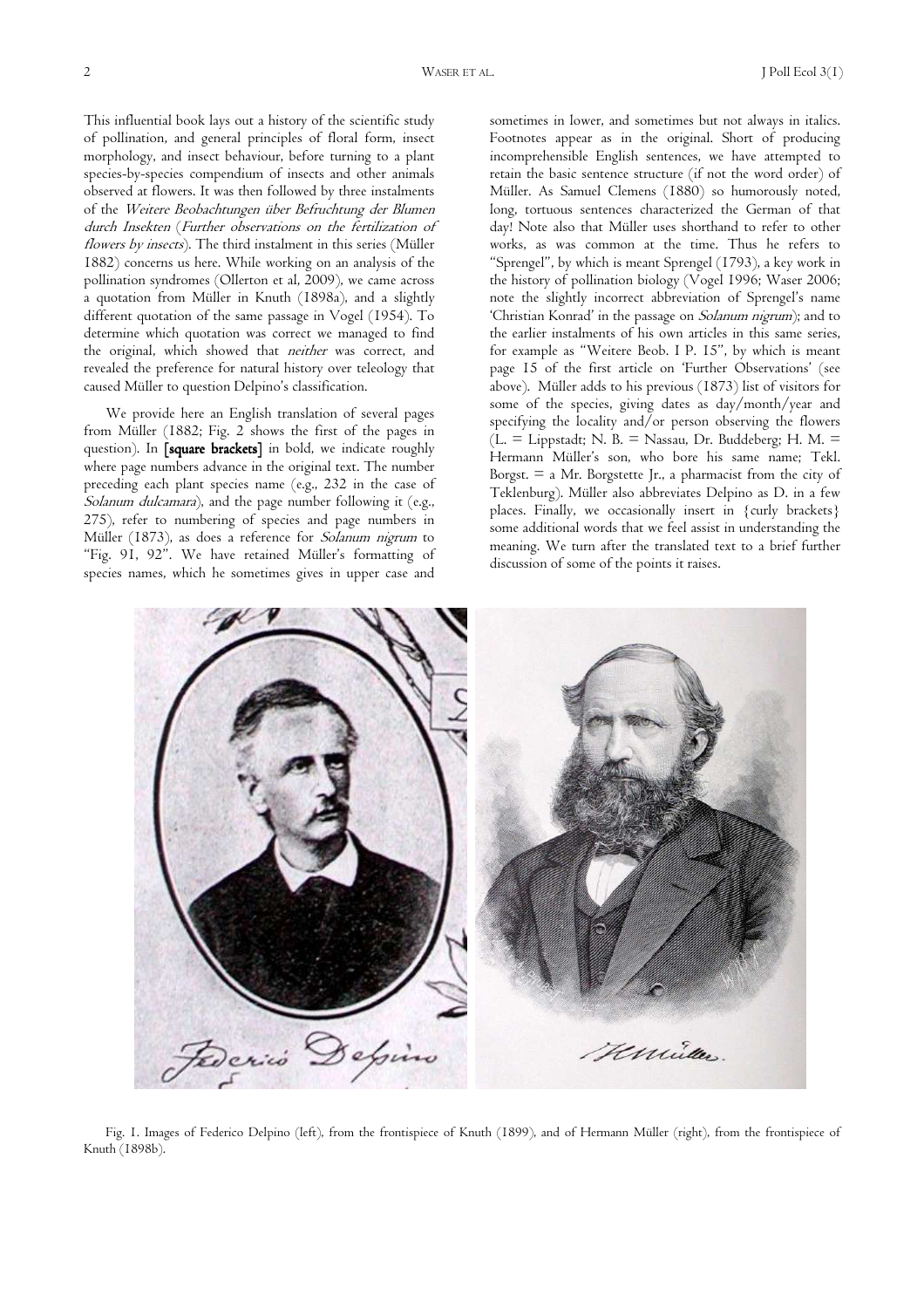# THE TRANSLATION FROM MÜLLER (1882)

# **[20]** *Solaneae (P. 274.)*

(232.) Solanum Dulcamara L. (P. 275.) Sprengel Tab. IX Fig. 15. Delpino<sup>1</sup> presents this Solanum species as a beautiful expression of his Borago Type. At the same time it is a good example of the inadequacy of the Delpinoist Types and the arbitrariness and unnaturalness one must unavoidably fall into, if one tries to force the almost infinite diversity of floral forms into a certain number of sharply delineated basic forms (Types).

Borago is regarded by D. with the fullest justification as adapted solely for fertilization by bees, since only bees are capable of holding themselves from below onto the downward-oriented [21] flowers and of passing their proboscis to the honey-containing base of the flower between the closely-spaced anthers that form a cone around the style; only bees were in fact observed as visitors and cross-fertilizers of Borago. It may also still be correct that bees play a substantial role in cross-fertilization of all other flowers in which the anthers sit on short, stiff filaments that form a cone surrounding the central axis formed by the style that penetrates the cone. However, Delpino does not stop with this assertion, but rather collects together into his Borago-Type such diverse flowers as Borago, Cyclamen, Solanum, Galanthus, Leucojum, and several genera from foreign lands as realizations of the same thought of the Creator, i.e. translated from Teleology into Nature, as adaptations of the same kind for the same crossing agent, and explains those cases in which other insects play substantial roles as agents of cross-pollination, for example the pollen-eating hoverflies at our {native} Solanum species, as pure chance events without any meaning. That in this way, through his preconceived opinion, he closes his mind to a deeper understanding of actual facts, can clearly be shown precisely by Solanum dulcamara. For the bowl-shaped blossom-base of the flowers of this plant, from which the pyramid of golden yellow anthers emerges upright on short, stiff filaments that appear dark on the outside, is blue-black in colour and as shiny as if it were covered by a thin film of liquid. The green, whitefringed, knot-shaped humps, that stand in pairs on the roots of the five blue-violet lance-shaped reflexed petals and occupy the entire rim of the bowl-shaped blossom-base, also appear moistened, and remind one immediately of the pseudonectaries of Ophrys muscifera (Weitere Beob. I P. 15). Furthermore, since direct observation reveals that flies sometimes dab with their labellum first these green humps and the blossom-base [22], then the stigma and the pollendelivering tip of the anther cone, and by repeating this activity on different flowers act to effect crossing, so it can hardly be doubtful that we have to do here with a pronounced adaptation to flies as crossing agents, who must become of decided importance to the maintenance of the species as soon and as often as the visits of pollen-collecting bees are entirely

 $\overline{a}$ 

absent. In Delpino's Borago-Type, however, there is no space for crossing agents other than bees. D. instead explains the visits of flies to flowers of Solanum dulcamara as a meaningless chance event and completely ignores the adaptation {just}mentioned for these visitors.

(233.) Solanum nigrum L. (P. 275), Fig. 91, 92. The flowers of this common Solanum species, widely distributed as a garden weed, likewise lack honey, are oriented obliquely or vertically downward, with reflexed petals and a pyramid of stamens that protrudes precisely in the direction of the floral axis and is just overtopped by the stigma, and that releases pollen from the open ends of the anthers (Fig. 92) when shaken vigorously. It therefore belongs as well to Delpino's Borago-Type and is in fact also visited by pollen-collecting bees, as Chr. Conr. Sprengel had already observed. The bees "butted violently against the anthers, in order to make pollen fall out, and also carried little white pollen balls on their hind legs"<sup>2</sup> . The short stiff filaments are covered with erect, somewhat frizzy hairs, which must substantially assist bees that cling from the bottom to hold on. The corolla is as a rule pure white, without offering any hint of the adaptations for flies mentioned for S. dulcamara. In spite of this these flowers are also sometimes visited and fertilized by pollen-eating hoverflies; [23] in addition to the two species I have mentioned previously (Melithreptus scriptus and Syritta pipiens) Dr. Buddenberg near Nassau also observed Ascia podagrica eating pollen on Solanum nigrum.

Delpino naturally denies again here any meaning to hoverfly visits, even though these act as a rule to effect crossing, and calls them a pure coincidence, and he is at least correct in this case insofar as special adaptations for these visitors are as a rule not to be recognized. And yet the visits of hoverflies are also of great meaning for this plant, since they provide the advantage of crossing with different individuals when bee visits are absent (pollen-collecting bees were not found at all at Solanum nigrum in Lippstadt and Nassau!). In fact, the first beginnings of adaptation to cross-fertilizing flies are perhaps even present in some cases in Solanum nigrum. Sometimes, namely, the tips of the petals have a blue-violet spot (which is more pronounced on the outer side than the inner); from this sometimes a narrow line of the same colour extends along the midline toward the base of the reflexed part of the petals. The unreflexed, fused basal part of the corolla is then usually orange-yellow, although far less intensively than the anthers.

Further visitors: Dr. Buddenberg found two hoverflies on blossoms in Nassau (27/7/75), Ascia podagrica F. and Syritta pipiens L., eating pollen.

#### **[26]** *Scrophulariaceae*

(239.) Verbascum Lychnitis L. white-flowered form (Mühlberg in Thüringen 8/7/73). In this Verbascum species as well, just as in {Verbascum} nigrum, the undermost petal is considerably longer and, at least toward the end of the blooming time, more strongly turned forward, than the two side ones, which for their part exceed the top two in length. At the same time, this does not serve as a landing platform; its lengthening appears to be without purpose for the plant; it

<sup>&</sup>lt;sup>1</sup> Ulteriore osservazioni II, fasc. 2, p. 295.

<sup>2</sup> Das entdeckte Geheimniss, P. 129.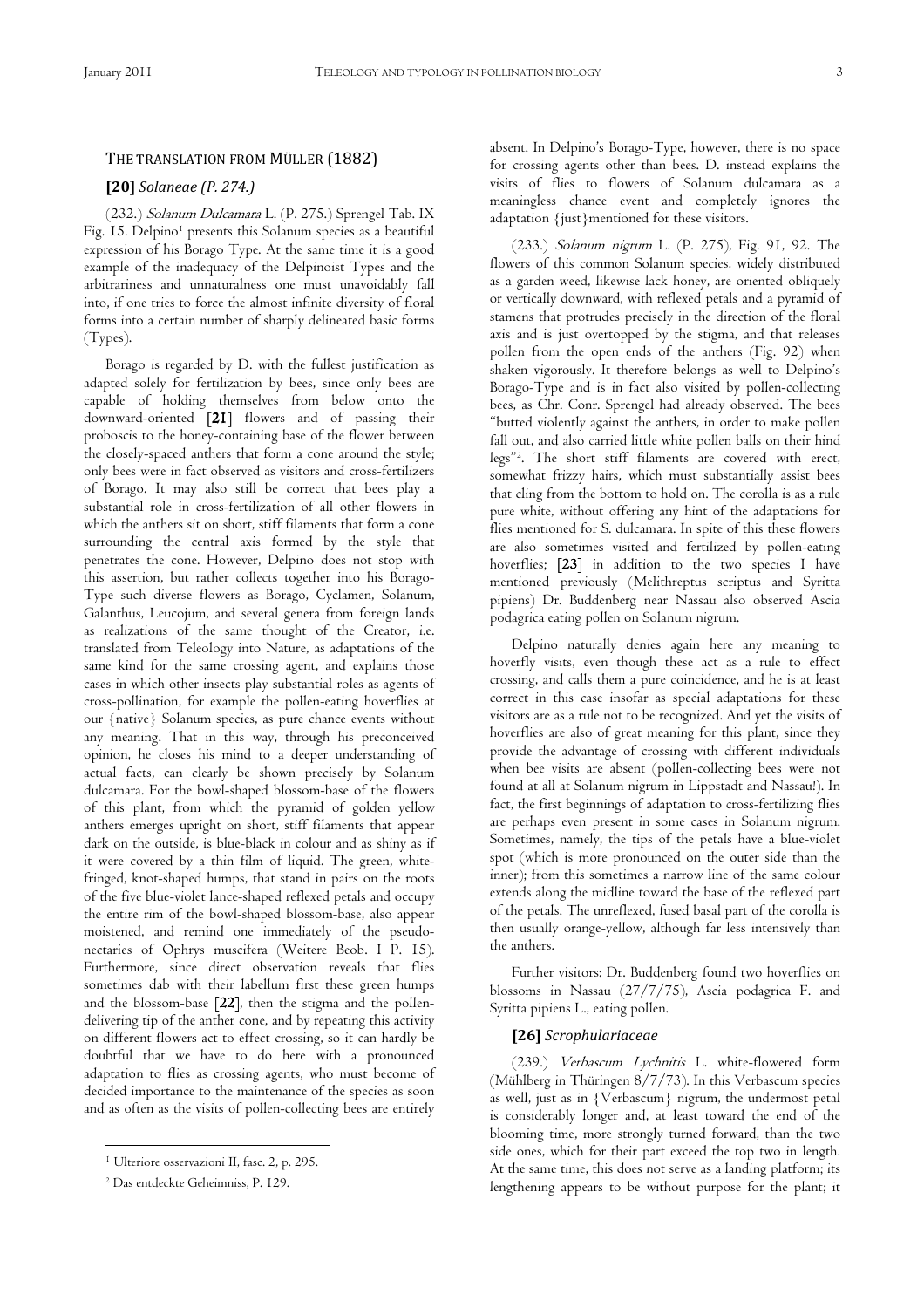can therefore only be explained as an inheritance of the lineage that formerly had a purpose, if it is not simply a mechanical result of position.

In fact, as soon as the blossoms have opened, the white petals do not simply form themselves into [27] a plane, but rather bend beyond that to the back; the stiff filaments, densely covered with club-shaped hairs, stand straight out from the blossom, three in a row or triangle above, two, a bit more widely spread apart and a bit longer, below the middle of the blossom, all turning the suture of the anthers, from which orange-red pollen emanates, directly to the front. In the middle of the two lower ones, at the same level or a bit below, pointing downwards, stands the style, overtopping the anthers, fully developed and possessing a papillose, receptive stigma at the end. Following Delpino's explanation, based on direct observation of insect visits, the flowers of Verbascum are again adapted for crossing by pollen-collecting bees and bumble bees, which rapidly harvest the pollen issuing from the anthers as they cling to the hairs of the filaments, thereby touching the stigmas with a part of their hairy bodies, which carries pollen from previously-visited blossoms, and regularly causing cross-pollination. As satisfactory as this interpretation is in explaining most of the characteristics of Verbascum flowers, yet so unwarranted it is simply to ignore all those facts that do not agree with this explanation. That tiny droplets of honey and a moth that sucks them are observed in the blossoms of Verbascum nigrum, that many other insects take part in visits to and fertilization of all Verbascum species, do not accord with Delpino's Verbascum Type; he has simply ignored the first and has explained away the second as a "mera accidentialità priva di significato"{"mere accident lacking in significance"}.

Various small insects also act very regularly as crossing agents in Verbascum Lychnitis, perhaps only along with bumble bees (which I never encountered myself in the blossoms), or perhaps sometimes instead of them, in that they fly onto the protruding style and load its stigma with pollen they have brought, and then work the anthers. [28] In spite of small purple flecks at the roots of the petals, which look like nectar guides, I could find no honey.

As the stamens are spent they bend fully upward and backward and finally hide themselves between the hairs of their filaments; the style in contrast bends itself even further downward, with its stigma still facing forward, and the petals then bend themselves together in such a way that the lowest, longest one would now present a comfortable landing platform, if anything at all were still present that could induce insects to visit. But this is no longer the case after the collection of the pollen. Further visitors (7/7/73. Mühlberg in Thüringen):

A. Coleoptera: Curculionidae: 2) Cionus hortulanus Marsch, singly also in the blossoms. 3) Gymnetron teter F. the same. Malacodermata: 4) Danacaca pallipes F., common in the blossoms, eating pollen? **B. Diptera**: Muscidae:  $5$ ) Anthomyia spp. eating pollen. C Hemiptera: 6) Anthocoris spec. Hymenoptera: Apidae: 7) Halictus minutissimus K. ♀. 8) H. nitidus Schenck  $\mathcal{Q}$ , both collecting pollen.

# **[31]** *(244.) Veronica Chamaedrys L. P. 285. Further visitors:*

A. Coleoptera: Nitidulidae: 9) Meligethes sp. common, pushing themselves into the blossom.  $21/5/73$  L. **B. Diptera:** Bombylidae: 10) Bombylius canescens Mik. sucking. 6/73 N. B. Empidae: 11) Cyrtoma spuria Fallen sucking. 16/5/73, L. Muscidae: 12) Anthomyia spp. sucking. single. 21/5/73, L. Syrphidae: 1) Rhingia rostrata L. sucking. 25/5/73, N. B. 13) Syritta pipiens L. sucking. 2/6/73 in the same locality {Nassau}. C. Hymenoptera: Apidae: (14) Andrena cingulata F.  $\varphi$   $\varphi$  sucking. 25/5, 31/5/73, N. B. 15) *A. cyanescens* Nyl.  $\varphi$   $\varphi$  sucking. 6/73 in the same locality {Nassau} (5) A. Gwynana K. ♀ sucking. Jena 5/75, H. M. 16) A. minutula K.  $9 \text{ } \textcircled{}$  sucking and pollen collecting 25/5/73. N. B. 17) A. parvula K. ♀ pollen collecting 5/75, Jena H. M. 18) Halictus cylindricus F.  $\varphi$  sucking and pollen collecting 22/5/73, N. B.; Tekl. Borgst. 19) H. villosulus K.  $\frac{1}{7}$  sucking. 25/5/73, N. B. 20) *H. zonulus* Sm. ♀ sucking. Jena 5/75, H. M. 21) Melecta armata Pz. ♀, sucking. Strassburg 6/76, H. M. 22) M. luctuosa Scop.  $\delta$  sucking., Jena 5/75, H. M. 23) Nomada germanica Pz.  $\delta$  sucking. 25/5/73, N. B. 24) Osmia aenea L.  $\circlearrowleft$  sucking. Jena 5/75, H. M. 25) Sphecodes gibbus L.  $\varphi$  sucking. 25/5/73, N. B.

It is a very striking phenomenon to see that a flower that is visited and often also crossed by so many bees and flies is equipped with such a delicate pollination mechanism, that can only be set in motion by small hoverflies and thus that can only be interpreted as an adaptation for the same. With the same justification as Delpino with Solanum and Verbascum, we could say that every other visit is a purely chance event without meaning. But the unnaturalness of such an excuse would be ever more glaringly revealed here, the more common these visits are. The only possible explanation appears to me to be, that Veronica Chamaedrys and the other Veronica species equipped with the same pollination mechanism obtained their characteristic at a time and place in which they were accorded mostly visits by hoverflies, and that they only subsequently spread to locations or entered into conditions of life that supplied them with such a diversity of other insects. [32] One may compare the arguments that  $I$  gave in my work on alpine flowers in relation to Primula farinosa and Rhinanthus alpina, as well as the conclusions in regard to the origin of certain flowers (Alpenblumen, P. 555 ff.).

# **DISCUSSION**

An original impetus for describing what are now known as pollination syndromes was to provide a classification for a rapidly-growing body of observations on specific plantpollinator interactions. Along with phylogenetic classification, various versions of the pollination syndromes served to supplant earlier schemes for organizing floral diversity, such as Linnaeus' (1735) method based on numbers of male and female sex organs (Mayr 1982). Pollination syndromes were adopted as a tool that could reduce the high dimensionality that characterizes floral phenotypes and that could be used to predict interactions with pollinators and to shed light on floral evolution (Fægri & van der Pijl 1979; Fenster et al. 2004). But in spite of their long evolution, the pollination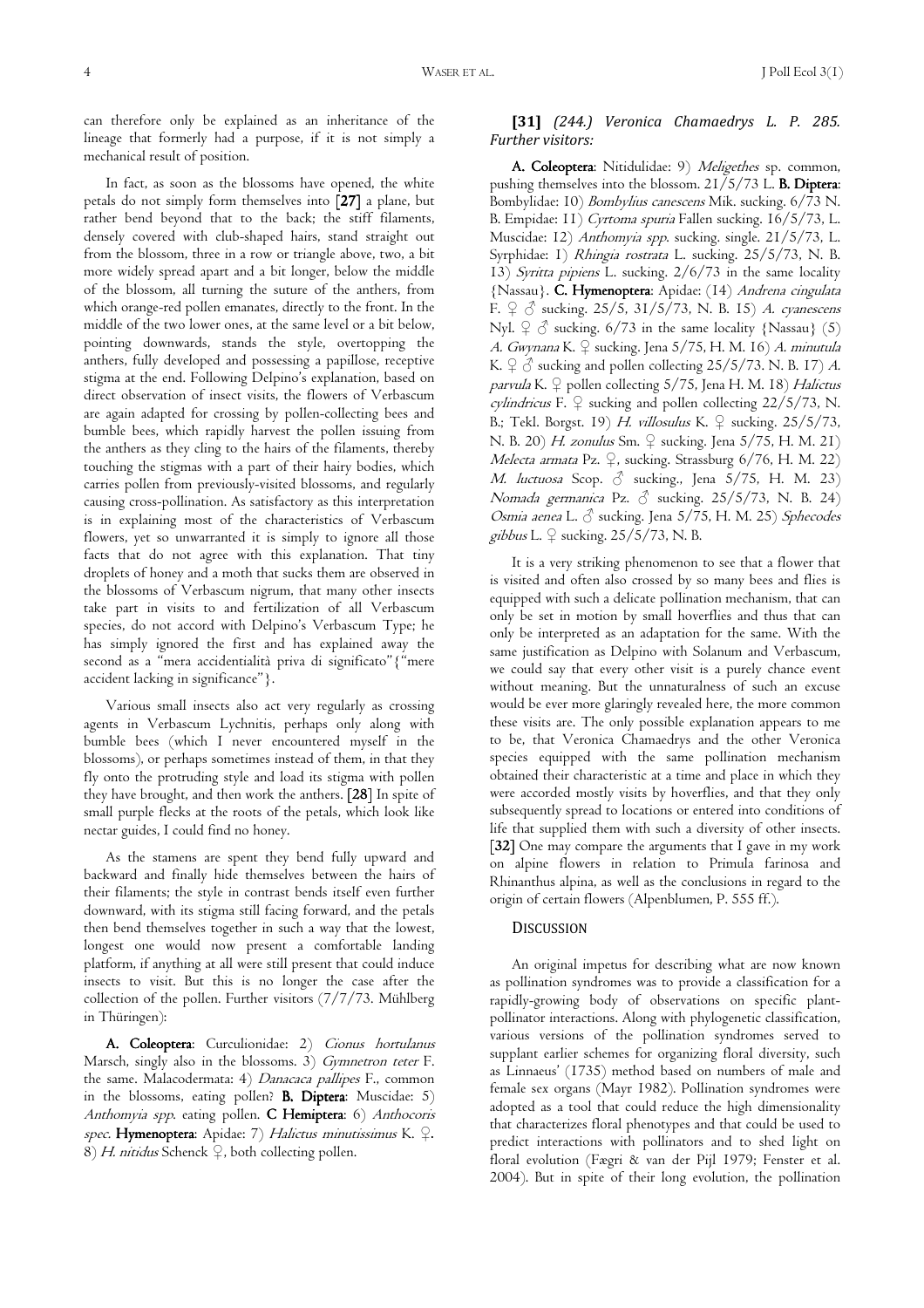syndromes remain a work in progress; and in spite of benefits, they elicit varying levels of comfort among workers (e.g., Waser et al. 1996; Hingston & McQuillan 2000; Fenster et al. 2004; Smith et al. 2008; Ollerton et al. 2009). One source of discomfort is concern about overly-rigid typology, the same concern raised by Müller (1882).

#### $20$

einnehmend, der mit einer zweilappigen Narbe endende Griffel; dicht über der Narbe, rings um dieselbe herum, stehen die nach innen aufspringenden und sich mit Pollen bedeckenden Staubgefässe. Ein in der Blüthenmitte eingeführter und annähernd in der Richtung ihrer Achse in den Grund der Blüthe gesenkter Rüssel kann daher kaum vermeiden, mit einer Seite die Narbe, mit der entgegengesetzten 1 oder 2 pollenbedeckte Staubgefässe zu streifen und so bei zahlreichen Blüthenbesuchen überwiegend Fremdbestäubungen zu bewirken. Bei wiederholtem Hineinstecken des Rüssels in dieselbe Blüthe, was übrigens seltener vorkommt, wird natürlich ebenso leicht Selbstbestäubung bewirkt, und bei ausbleibendem Insektenbesuche erfolgt, indem aus den über der Narbe zusammen neigenden Stanbgefässen Pollen auf diese fällt, unausbleiblich spontane Selbstbestäubung. Besucher (bei Mühlberg in Thüringen 6/7 73):

A. Hymenoptera: Apidae: 1) Andrena nigroaenea K. Q<br>sgd., sehr lange (über <sup>1</sup>/<sub>2</sub> Min.) an einer Blüthe verweilend. 2) Apis mellifica L. I sed., häufig. 3) Halictus tetrazonius Kl. 2 sgd., in<br>Mehrzahl. B. Lepidoptera: Rhopalocera: 4) Lycaena Aegon S. V. sed. C. Thysanoptera: 5) Thrips, sehr häufig in den Blüthen.

#### Solaneae. (S. 274.)

(232.) Solanum Dulcamara L. (S. 275). Sprengel Taf. IX Fig. 15. Delpino<sup>1</sup>) führt diese Solanumart als schönen Ausdruck seines Borago-Typus an. Sie ist aber gleichzeitig ein gutes Beispiel der Unzulänglichkeit der Delpino'schen Typen und der Willkürlichkeit und Unnatürlichkeit, in die man unvermeidlich verfallen muss, wenn man die fast unendliche Mannigfaltigkeit der Blumenformen in eine gewisse Zahl scharf umgrenzter Grundformen (Typen) einzuzwängen versucht.

Borago wird von D. mit vollstem Rechte als nur der Befruchtung durch Bienen angepasst betrachtet; denn nur Bienen sind im Stande, sich an die nach unten gekehrten

1) Ulteriori osservazioni II, fasc. 2 p. 295.

Fig. 2. The page from Müller (1882) that begins the discussion of pollination of Solanaceae, in particular of Solanum dulcamara.

A rigid interpretation certainly follows automatically from a belief in teleology. The word derives from the Greek telos ("end"), and logos ("reason"). Many meanings have been attached to this concept, and a complete exploration of them lies beyond our training and ability as ecologists, and beyond the scope of this paper. However, it is sufficient here to understand the word as referring to the doctrine that observed phenomena and patterns in nature are explained not by natural mechanisms but by some deeper purpose or cause beyond nature, usually implying a deity (Pittendrigh 1958; Mayr 1961, 1982). A recurrent appeal to teleology—and opposition to it—can be identified from early observations of natural history through to the present day. Explanations that border on teleology persistently resurface in modern biology (as discussed, e.g., by Mayr 1961, 1982, 1991; Bekoff & Allen 1995; Reiss 2009). Indeed, the teleology of Delpino is

echoed in some explicitly teleological and essentialist contributions of Vogel (1954; see also Vogel 2006) to the pollination syndromes. For example, Vogel (1954) devotes pages 19-23 of his introductory section to "Die Rückkehr zur Teleologie" ("The return to teleology"), and on pp. 19- 20 proposes that "Verstehen wir die teleologische Auffassung vielmehr wieder in dem weiteren, wertoffenen (Wertoffen, das heisst nicht nur Funktionswerten, sondern auch Werten nicht funktioneller Art offenstehend) und ursprünglichen Sinne, wie sie von Aristoteles in seiner Entelechienlehre gemeint war, so bietet sie sich durchaus—trotz ihrer Verrufenheit—aufs neue an." ("When we again understand the teleological concept much more in its wider original sense, open to values (that means open not only to functional values but also to values which are not functional), as it was meant by Aristotle in his entelechy doctrine, then the concept offers itself—in spite of its bad reputation—quite anew"). As with teleology, the concept of entelechy is difficult to express in few words, but basically refers to the idea that a pattern in nature, such as the pollination syndromes, represents the realization of an underlying perfection or order.

It is important to admit that biologists discuss different levels of causation, sometimes leading to confusion; and that evolutionary biologists often use language that suggests teleological thinking (for discussion see Pittendrigh 1958; Mayr 1961; Bekoff & Allen 1995). In proposing hypotheses to explain the phenotypes of organisms, including those of flowers, it is not uncommon to slip into language of the sort that "this feature exists for such and such a purpose". Such usage is shorthand for a proposal that natural selection has moulded the phenotype in question, and that the sources and targets of selection are of certain kinds. Surely, however, such 'apparent teleology' is not to be confused with the real thing—a recourse to higher causation beyond natural processes—even though confusion does sometimes surface (e.g., Soontiëns 1991; note that Pittendrigh 1958 referred to this apparent teleology as 'teleonomy' to distinguish it from true teleology).

Hermann Müller certainly was not opposed to grouping flowers according to their putative adaptations for pollinators. At the same time, he left his mind open to many possibilities, including the existence of adaptations to multiple types of pollinators, the likelihood of geographic variation in pollinators of a given species, and the likelihood of observing pollinators not predicted by an initial deduction about floral adaptation. This openness is illustrated in the passages translated above, and in what Müller (1873, p 185) says, as just one example, of Dianthus deltoides : "Die Blüten geben sich hierdurch mit Bestimmtheit als Schmetterlingen angepasst zu erkennen; jedoch können ihre frei hervortretenden Staubbeutel auch von Pollen suchenden Insekten ausgebeutet werden, und diese können selbst als untergeordnete Befruchter wirken." ("The flowers thereby reveal themselves [through features Müller had just described] with certainty as adapted to butterflies; at the same time, their freely-protruding anthers can also be exploited by pollenseeking insects, and these can act as subordinate pollinators"). Thus we see that he strongly rejects teleology, and indeed we sense that he was uncomfortable more generally with rigid adherence to typology as a substitute for direct observation of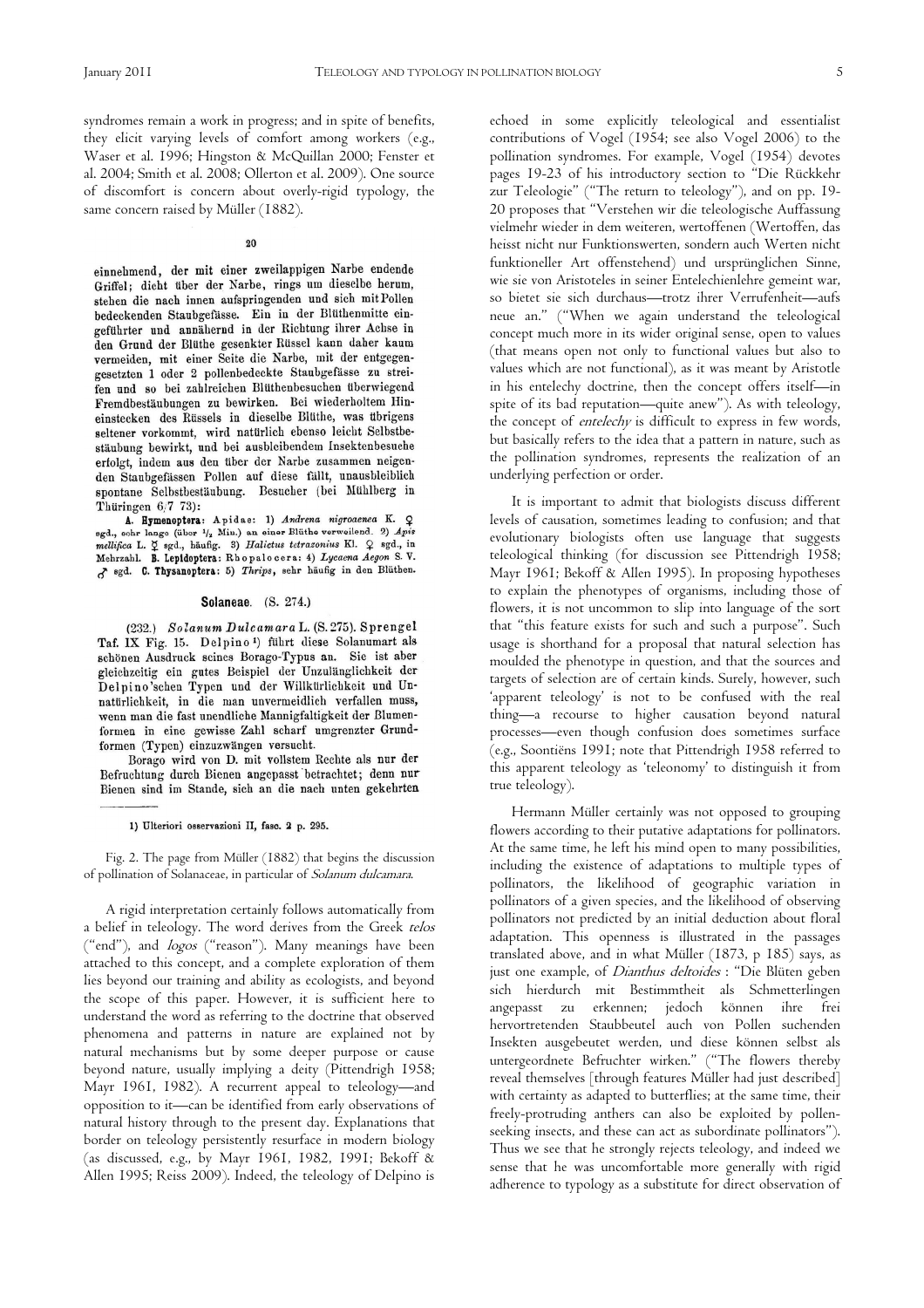nature. Müller himself was a careful observer, and to his own observations he could add the regular insights into tropical systems received from his brother Fritz, who had emigrated to Brazil (Schneckenburger 2009, 2010). His Darwinian world view gave him a perspective on plants and pollinators that matches what Mayr advocates in the works cited above: dynamic and flexible, full of apparent contradictions and puzzles, rather than highly orderly.

Müller's specific critique of Delpino's typology (the two referred to each other in correspondence as "Carissimo amico, leale avversario"—Dearest friend, loyal adversary) appears to be limited to the four plant species described in our translation. We have scanned his major books (Müller 1873, 1881), and the Weitere Beobachtungen, and do not find additional examples. We do know that Delpino had corresponded with Müller about his typology before publishing it, arguing in favour of a teleological basis for natural phenomena, as he had similarly argued to Charles Darwin (see Pancaldi 1984).

Müller (1882) raises a puzzle that persists in modern pollination ecology (Ollerton 1996): why might flowers exhibit apparent adaptations to types of insects that constitute only a fraction of their observed visitors, and lack apparent adaptations to common visitors? At times Müller invokes phylogenetic constraint, past ecological context, and mechanical or developmental constraint to explain this apparent paradox—all arguments that can be traced initially to Darwin's writings and that persist in modern discussions (e.g., Armbruster 1997; Lamborn & Ollerton 2000). Additional ideas have been advanced to resolve the paradox (e.g., Ollerton 1996; Waser 1998; Aigner 2001; Fenster et al. 2004). For example, Aigner (2001) showed how flowers might exhibit striking adaptations to only a few of their many pollinators, even to ones that are not the most common visitors, so long as the fitness tradeoffs involved exhibit a certain form. This is an idea ripe for further exploration.

The two species of Solanum included in the translated text are interesting because the modern view is that most flowers in this genus are "buzz" pollinated, i.e., that pollen is released from the poricidal anthers only when they are vibrated at the correct ultrasonic frequency, a feat achieved by certain bees (Proctor et al. 1996; Knapp 2010). Buchmann (1983) dates the first description of buzz pollination to the late 19th century, after Müller's time, although the passages above do hint at recognition that special behaviours of bees cause the release of pollen (even recognition on the part of Sprengel 1793). A strict view of buzz pollination therefore would call into question any role of hover flies as additional pollinators, but our recent field studies (J. Ollerton, unpublished results) indicate that these visitors do actually pollinate at least one of the two Solanum species. Single visits by hover flies to virgin flowers of S. dulcamara resulted in transfer of pollen to stigmas. Although hover flies were less frequent visitors than bumblebees at our study sites near Northampton, UK, their pollination of this species might indeed be responsible for the pseudonectaries that Müller describes, in agreement with Aigner's (2001) hypothesis of floral adaptation to minor pollinators.

Whether or not Müller is correct in each of his specific examples (as he appears correct in this one), the main points he raises, both explicitly and implicitly, remain of interest: that teleology is not an appropriate basis for understanding diversity in nature, including the diversity of floral form; more generally that an overly-strict adherence to a classification scheme such as the pollination syndromes, even if not based on any teleological assumption, is likely to miss important elements of this diversity; instead that any classification scheme should be recognized as an hypothesis subject to testing and modification; and finally that there is no substitute for careful natural history, by which, following Price and Billick (2010), we mean knowledge about the natural world gained through observation, experimentation, and any other means available.

## ACKNOWLEDGEMENTS

Thanks to James Cresswell, Pat Heslop-Harrison, and Mary Price for comments and encouragement. JO thanks Joy Clarke and James Woolford for assistance with field work. NMW thanks Alta L. Price for translating and discussing parts of Delpino (1873- 1874), which facilitated his thinking.

#### **REFERENCES**

- Aigner PA (2001) Optimality modeling and fitness tradeoffs: When should plants become pollinator specialists? Oikos 95: 177-184
- Armbruster WS (1997) Exaptations link evolution of plantherbivore and plant-pollinator interactions: A phylogenetic inquiry. Ecology 78:1661–1672
- Baker HG (1983) An outline of the history of anthecology, or pollination biology. In Real LA (ed) Pollination biology. Academic Press, Orlando, pp 7-28
- Bekoff M, Allen C (1995) Teleology, function, design and the evolution of animal behaviour. Trends in Ecology and Evolution 10:253–255
- Buchmann SL (1983) Buzz pollination in angiosperms. In: Jones CE, Little RJ (eds) Handbook of experimental pollination biology. Van Nostrand Reinhold, New York, pp 73–113
- Clemens S (1880) A tramp abroad, Appendix D: The awful German language. American Publishing Company, Hartford, Connecticut
- Delpino F (1873–1874) Ulteriori osservazioni e considerazioni sulla Dicogamia nel regno vegetale. Atti della Società Italiana di Scienze Naturali 16:151–349, 17:266–407
- Faegri K, van der Pijl L (1979) The principles of pollination ecology, 3rd revised edition. Pergamon Press, Oxford
- Fenster CB, Armbruster WS, Wilson P, Dudash MR, Thomson JD (2004) Pollination syndromes and floral specialization. Annual Review of Ecology, Evolution, and Systematics 35:375–403
- Hingston AB, McQuillan PB (2000) Are pollination syndromes useful predictors of floral visitors in Tasmania? Austral Ecology 25:600–609
- Knapp S (2010) On 'various contrivances': Pollination, phylogeny and flower form in the Solanaceae. Philosophical Transactions of the Royal Society series B. 365:449-460
- Knuth P (1898a) Handbuch der Blütenbiologie. I. Band: Einleitung und Litteratur. Wilhelm Engelmann, Leipzig
- Knuth P (1898b) Handbuch der Blütenbiologie. II. Band: Die bisher in Europa und im arktischen Gebiet gemachten blütenbiologischen Beobachtungen. 1. Teil: Ranunculaceae bis Compositae. Wilhelm Engelmann, Leipzig